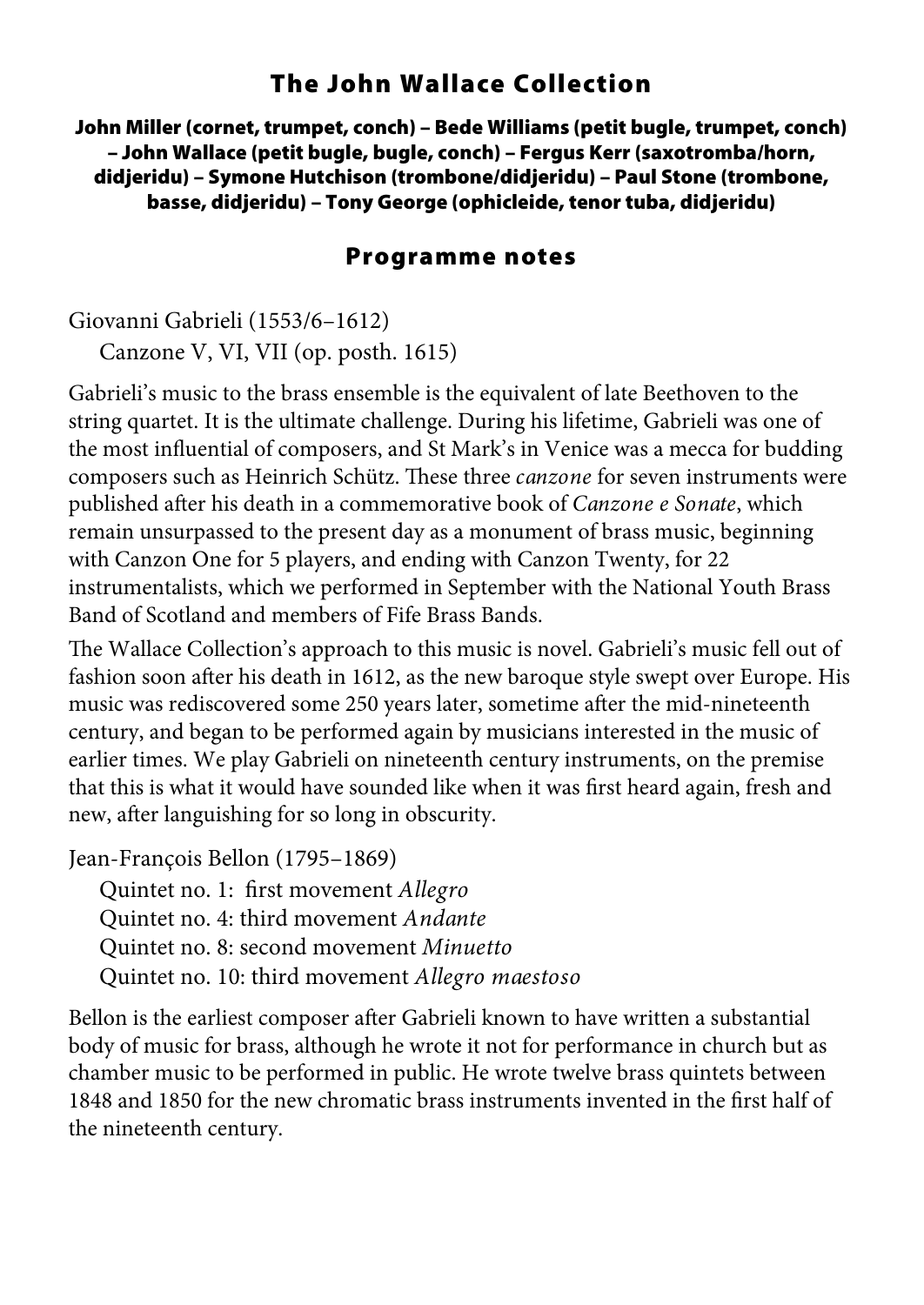In this concert we will play a representative sample of this oeuvre. Bellon's quintets were written for the virtuoso brass players of the Paris Opera and first performed at the Paris Conservatoire, at the concerts of the Société Calco-Philharmonique, a society set up by Bellon and others to espouse the furtherance of brass music. His music is melodically and harmonically interesting, possessing great rhythmic drive, and the thematic interest is spread evenly amongst all the instruments. In his choice of instruments, he did not aim for the homogeneity of timbre which became a prized twentieth-century asset – but aimed instead for a kaleidoscope of brass colourings. The Wallace Collection have recorded all of these quintets on their own label, and the boxed set is available on their website www.thewallacecollection.world

Group Improvisation

Back to the future: Ebb & Flow

One of the developments The Wallace Collection has been involved in during the pandemic is StAMP – the St Andrews Music Participation project, which has started around 250 young beginners in Fife, Clackmannan and Angus playing polycarbonate natural trumpets online. Beginning on a basic instrument which has been around for about 6,000 years in one or other shape or form has acquainted children with the fundamentals of playing a brass instrument, which is all about using the air inside the body to excite the air around the body into the waves our brains translate into sound by passing through the throat and mouth over vibrating lips. The phenomenon of 'blowing'.

Unable to convene together face to face in large ensembles we undertook online projects with the children and young people in partnership with the Earth Sciences and Astronomy departments in the University. One of our projects was Ebb and Flow, all about wind and waves and the power of the ocean and its importance to our survival as a species. As part of this project, the Wallace Collection played on the sorts of lip-blown instruments we humans played on before the invention of metallurgy. These were found objects such as conches from the sea and hollowed out objects from the environment around us – the hollowed-out tree branches made famous by the aboriginal peoples of Australia that we call didjeridus. In this group improvisation, The Wallace Collection go back deep into human history to make futuristic sounds.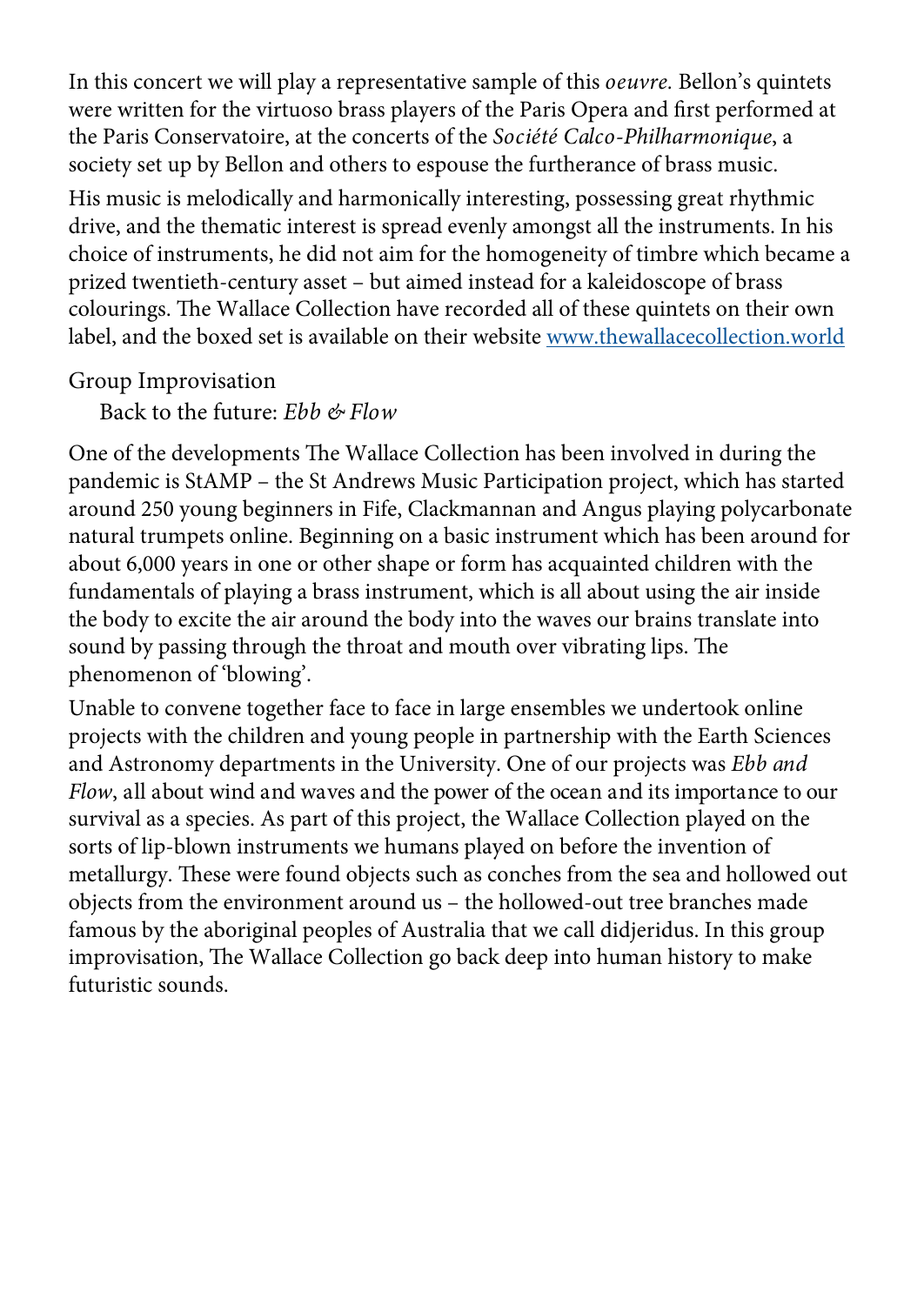Beethoven (1770–1827) Die alte gute Zeit Heil Unserm König! Heil! Sion, der Sohn Evan's, oder die Wolfjagd Our bugles sang truce Die alte gute Zeit

The Fifer, George Thomson (born Limekilns), became Chief Clerk to the Board of Trustees for the Encouragement of Art and Manufactures in Scotland in Edinburgh. He also became a mainstay of the Edinburgh Musical Society (as a violinist). However, he is best known for his friendship with Robert Burns and his collections of Scottish folk songs, which came out in six volumes between 1793 and 1841. He engaged illustrious composers to arrange these folksongs such as Haydn, Pleyel, Kozeluch, Hummel and Weber.

His biggest catch, however, was Beethoven, and an interesting and informative correspondence exists between Thomson and Beethoven which shows Beethoven to be no shrinking violet whenever money is mentioned. Beethoven's scores were delivered by boat through the port of Leith, and the relationship between the two men went on for some seventeen years, producing over 150 compositions. Beethoven's introductions, refrains and ritornellos, as well as his harmonisations, accompaniments and countermelodies are full of great interest, and he took this work very seriously. These four works we have chosen to arrange for brass are from around the British Isles and Ireland: beginning in England, travelling to Wales, then Ireland, then finally, home to Scotland.

Joseph Haydn (1732–1809) arranged Julien Tollot (d. 1896) Quartet in C Major (The Bird) Hob. III:39

Tollot arranged some 23 string quartets for the new families of brass instruments invented by Sax and others in the white heat of engineering innovation during the nineteenth century. There was a craze for chamber music of all sorts in Paris from the 1830s on, and music intended originally for private and domestic consumption was played in much larger arenas to appreciative audiences. Haydn, the master of sonata-form surprises, was lauded during this period, perhaps more even than Beethoven, and certainly more than Mozart, who surprisingly to us moderns, was considered more lightweight.

Tollot is a master of adaptation to brass. He judiciously adapts Haydn's music to the brass idiom, and this works beautifully at the generally faster tempi which were commonplace in nineteenth century Paris. At that time Paris was the absolute centre of the musical world and set trends for elsewhere.